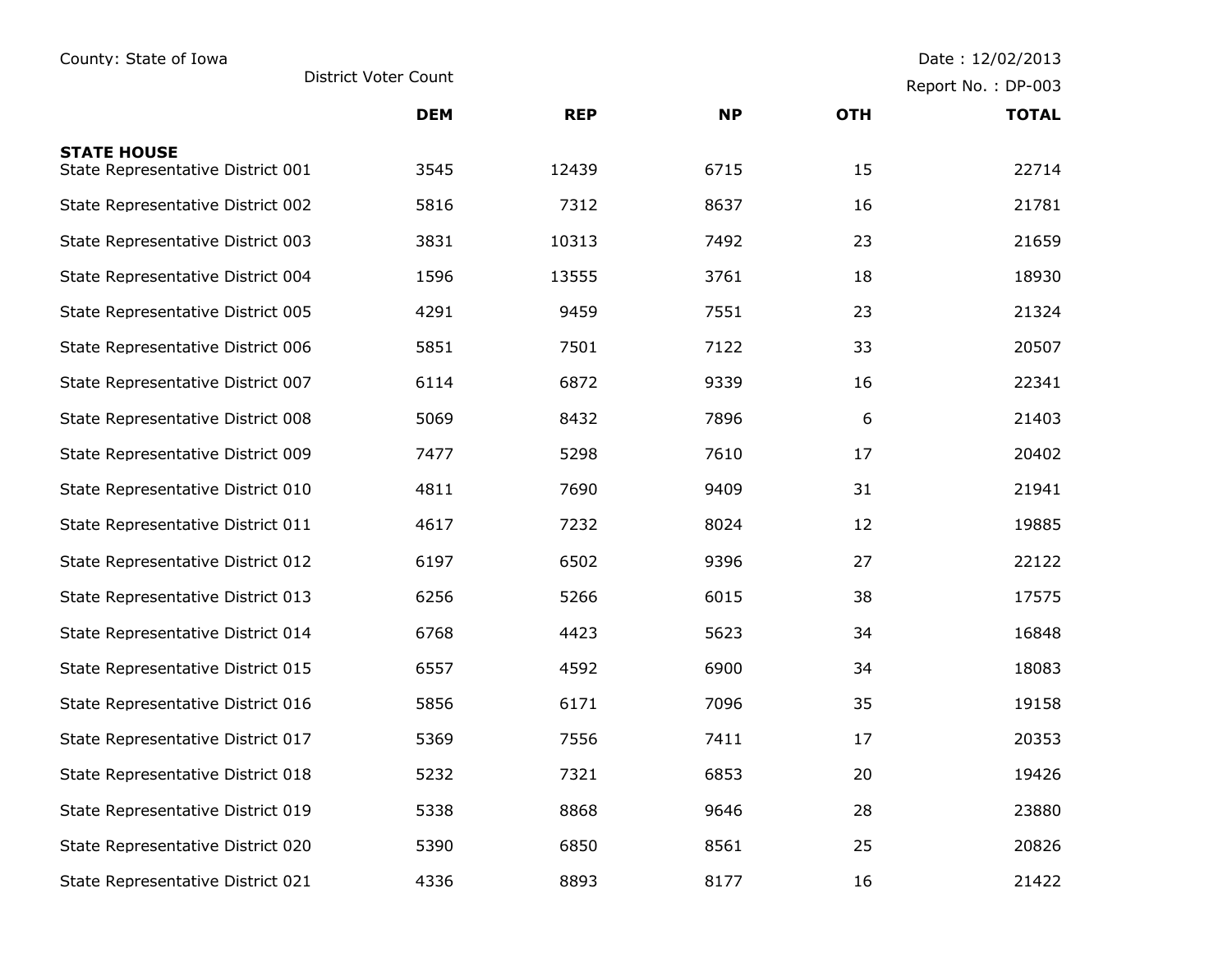| State Representative District 022 | <b>DEM</b><br>5072 | <b>REP</b><br>10707 | <b>NP</b><br>7143 | <b>OTH</b><br>14 | <b>TOTAL</b><br>22936 |
|-----------------------------------|--------------------|---------------------|-------------------|------------------|-----------------------|
| State Representative District 023 | 4374               | 10145               | 7378              | 22               | 21919                 |
| State Representative District 024 | 3844               | 9054                | 7002              | 19               | 19919                 |
| State Representative District 025 | 6245               | 7997                | 8308              | 28               | 22578                 |
| State Representative District 026 | 7018               | 7053                | 7728              | 31               | 21830                 |
| State Representative District 027 | 5755               | 6570                | 7547              | 26               | 19898                 |
| State Representative District 028 | 6063               | 7374                | 7964              | 15               | 21416                 |
| State Representative District 029 | 8451               | 5959                | 7884              | 14               | 22308                 |
| State Representative District 030 | 6790               | 7189                | 6982              | 35               | 20996                 |
| State Representative District 031 | 7848               | 4582                | 5735              | 30               | 18195                 |
| State Representative District 032 | 8260               | 2762                | 4921              | 50               | 15993                 |
| State Representative District 033 | 8137               | 3316                | 5338              | 46               | 16837                 |
| State Representative District 034 | 8813               | 3840                | 5964              | 66               | 18683                 |
| State Representative District 035 | 7886               | 2243                | 4575              | 42               | 14746                 |
| State Representative District 036 | 9629               | 5266                | 6224              | 66               | 21185                 |
| State Representative District 037 | 5931               | 9168                | 7486              | 47               | 22632                 |
| State Representative District 038 | 6515               | 6888                | 6647              | 41               | 20091                 |
| State Representative District 039 | 5962               | 9003                | 7575              | 45               | 22585                 |
| State Representative District 040 | 6744               | 7796                | 6316              | 27               | 20883                 |
| State Representative District 041 | 10397              | 5137                | 5777              | 73               | 21384                 |
| State Representative District 042 | 6856               | 7620                | 6788              | 55               | 21319                 |
| State Representative District 043 | 7192               | 7992                | 6047              | 33               | 21264                 |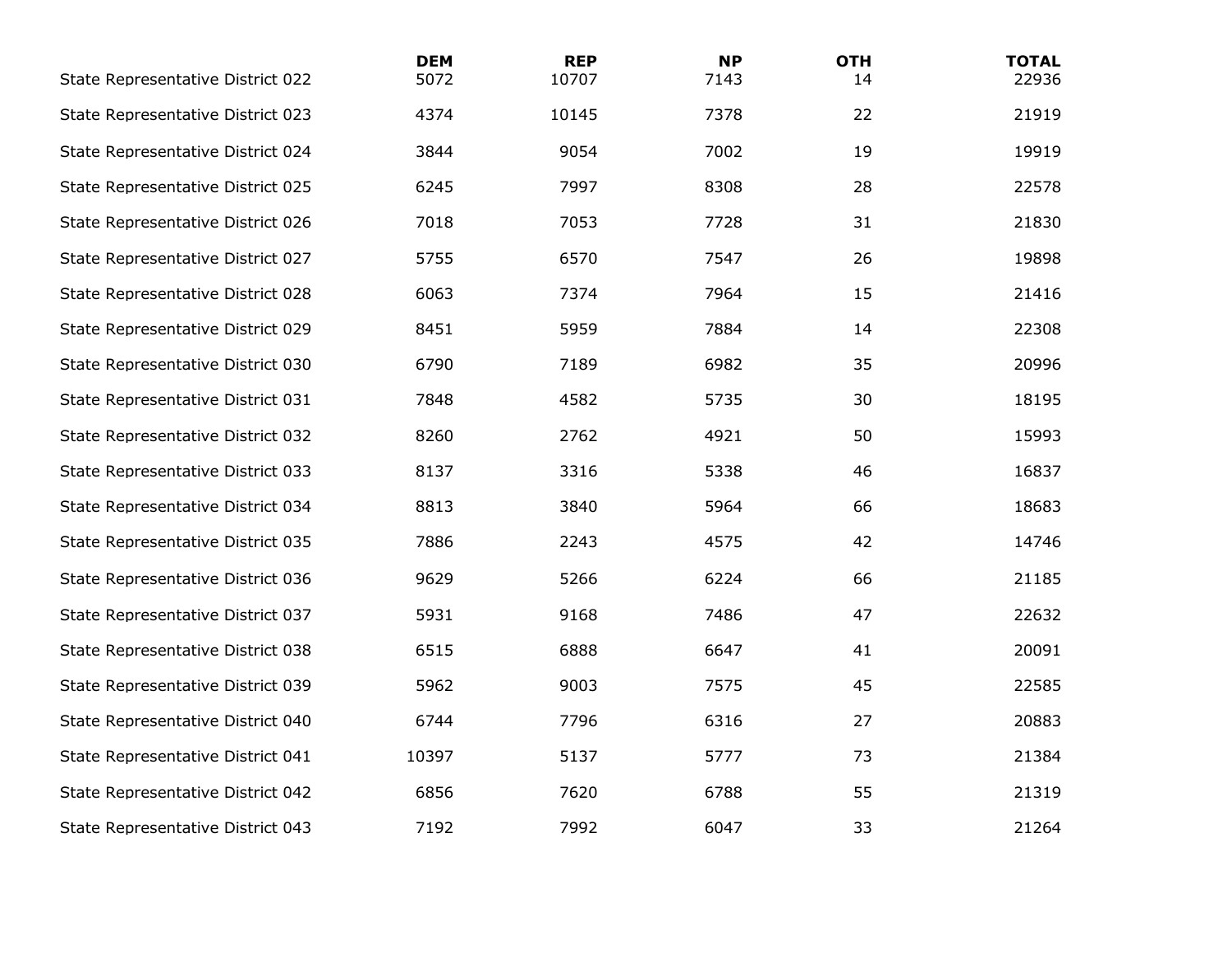| State Representative District 044 | <b>DEM</b><br>5305 | <b>REP</b><br>8943 | <b>NP</b><br>10186 | <b>OTH</b><br>26 | <b>TOTAL</b><br>24460 |
|-----------------------------------|--------------------|--------------------|--------------------|------------------|-----------------------|
| State Representative District 045 | 7343               | 5447               | 9000               | 113              | 21903                 |
| State Representative District 046 | 7113               | 5629               | 8852               | 146              | 21740                 |
| State Representative District 047 | 6502               | 6727               | 8523               | 26               | 21778                 |
| State Representative District 048 | 6080               | 7174               | 8517               | 25               | 21796                 |
| State Representative District 049 | 4994               | 7346               | 8547               | 27               | 20914                 |
| State Representative District 050 | 4307               | 9234               | 7929               | 26               | 21496                 |
| State Representative District 051 | 5784               | 6463               | 8567               | 14               | 20828                 |
| State Representative District 052 | 6640               | 5313               | 9509               | 19               | 21481                 |
| State Representative District 053 | 7538               | 4793               | 9365               | 14               | 21710                 |
| State Representative District 054 | 4459               | 8603               | 8382               | 21               | 21465                 |
| State Representative District 055 | 6146               | 6945               | 8001               | 43               | 21135                 |
| State Representative District 056 | 5369               | 7327               | 8071               | 10               | 20777                 |
| State Representative District 057 | 7609               | 6064               | 8851               | 21               | 22545                 |
| State Representative District 058 | 8010               | 4771               | 9592               | 21               | 22394                 |
| State Representative District 059 | 6177               | 5656               | 8925               | 91               | 20849                 |
| State Representative District 060 | 6396               | 7322               | 8761               | 28               | 22507                 |
| State Representative District 061 | 7572               | 4160               | 7829               | 22               | 19583                 |
| State Representative District 062 | 9556               | 2579               | 7232               | 26               | 19393                 |
| State Representative District 063 | 5286               | 6687               | 10157              | 25               | 22155                 |
| State Representative District 064 | 5876               | 4640               | 9019               | 16               | 19551                 |
| State Representative District 065 | 9498               | 4846               | 7402               | 48               | 21794                 |
| State Representative District 066 | 7673               | 6344               | 8103               | 49               | 22169                 |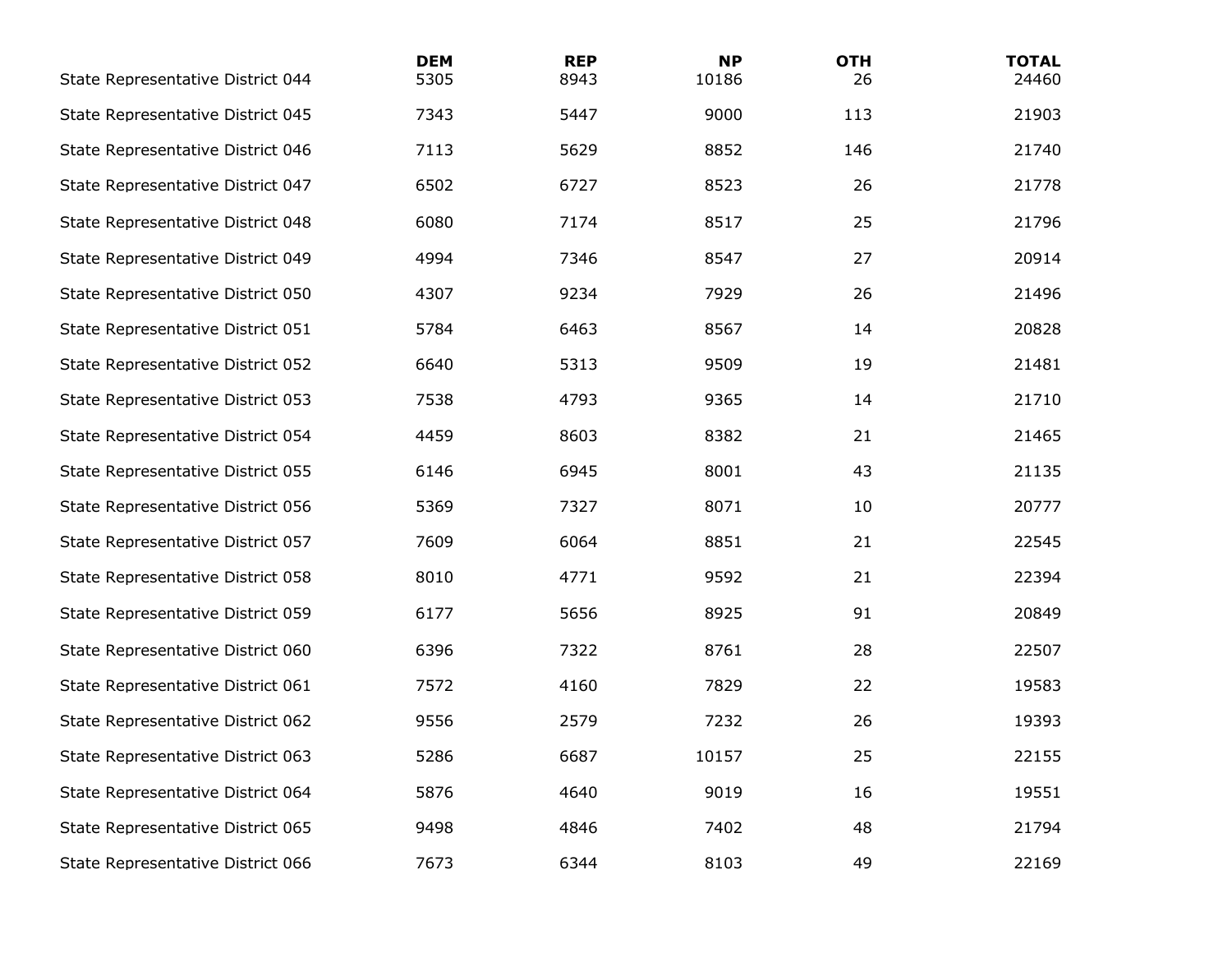| State Representative District 067 | <b>DEM</b><br>6157 | <b>REP</b><br>7386 | <b>NP</b><br>8709 | <b>OTH</b><br>41 | <b>TOTAL</b><br>22293 |
|-----------------------------------|--------------------|--------------------|-------------------|------------------|-----------------------|
| State Representative District 068 | 6939               | 6478               | 8912              | 49               | 22378                 |
| State Representative District 069 | 8344               | 4097               | 8511              | 59               | 21011                 |
| State Representative District 070 | 8667               | 5090               | 8317              | 35               | 22109                 |
| State Representative District 071 | 6129               | 5471               | 7317              | 12               | 18929                 |
| State Representative District 072 | 5944               | 6600               | 8980              | 18               | 21542                 |
| State Representative District 073 | 6788               | 5999               | 8308              | 38               | 21133                 |
| State Representative District 074 | 9763               | 4706               | 7398              | 60               | 21927                 |
| State Representative District 075 | 5602               | 6077               | 9575              | 21               | 21275                 |
| State Representative District 076 | 6910               | 6650               | 9529              | 31               | 23120                 |
| State Representative District 077 | 8035               | 5753               | 8794              | 29               | 22611                 |
| State Representative District 078 | 5268               | 7578               | 7621              | 27               | 20494                 |
| State Representative District 079 | 4384               | 9761               | 7593              | 24               | 21762                 |
| State Representative District 080 | 6552               | 6765               | 7562              | 20               | 20899                 |
| State Representative District 081 | 8477               | 4533               | 6559              | 20               | 19589                 |
| State Representative District 082 | 6644               | 6986               | 7271              | 70               | 20971                 |
| State Representative District 083 | 8875               | 3575               | 7586              | 27               | 20063                 |
| State Representative District 084 | 4914               | 7532               | 8041              | 21               | 20508                 |
| State Representative District 085 | 13297              | 5313               | 11677             | 216              | 30503                 |
| State Representative District 086 | 11882              | 4483               | 10317             | 153              | 26835                 |
| State Representative District 087 | 9615               | 4273               | 7225              | 27               | 21140                 |
| State Representative District 088 | 6360               | 6362               | 7711              | 14               | 20447                 |